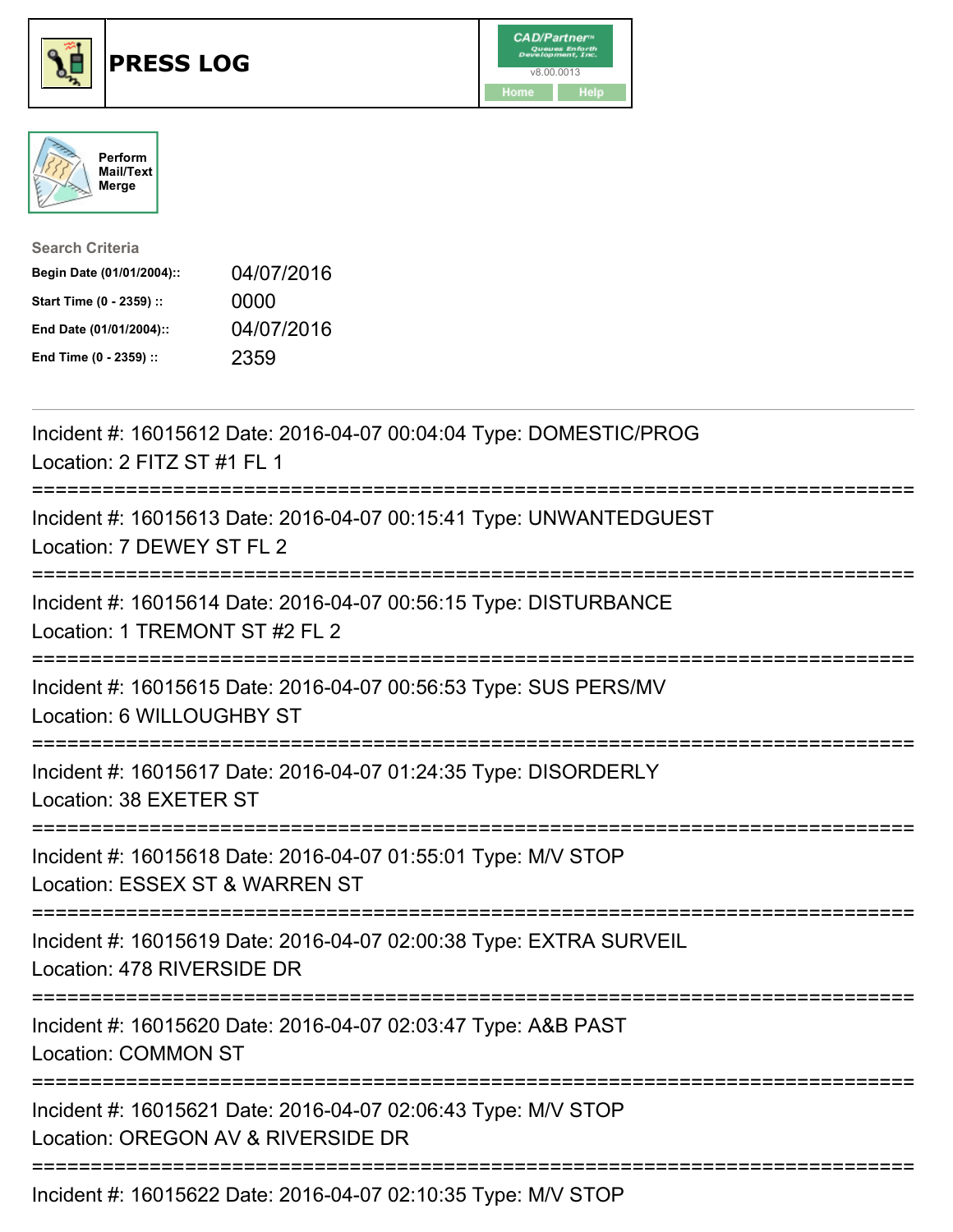Location: 229 S UNION ST =========================================================================== Incident #: 16015623 Date: 2016-04-07 02:34:09 Type: BUILDING CHK Location: 491 HAVERHILL ST =========================================================================== Incident #: 16015624 Date: 2016-04-07 02:41:51 Type: DOMESTIC/PROG Location: 386 HAMPSHIRE ST FL 1 =========================================================================== Incident #: 16015625 Date: 2016-04-07 02:55:24 Type: BUILDING CHK Location: DEJESUS & ASSOCIATES / 277 BROADWAY =========================================================================== Incident #: 16015626 Date: 2016-04-07 02:58:06 Type: BUILDING CHK Location: 273 S UNION ST =========================================================================== Incident #: 16015627 Date: 2016-04-07 03:00:19 Type: BUILDING CHK Location: HAMPSHIRE ST & PARK ST =========================================================================== Incident #: 16015628 Date: 2016-04-07 03:21:19 Type: M/V STOP Location: ALDER ST & HAMPSHIRE ST =========================================================================== Incident #: 16015629 Date: 2016-04-07 03:48:41 Type: M/V STOP Location: CARVER ST =========================================================================== Incident #: 16015630 Date: 2016-04-07 03:50:20 Type: BUILDING CHK Location: 311 LOWELL ST =========================================================================== Incident #: 16015631 Date: 2016-04-07 03:50:32 Type: BUILDING CHK Location: 399 CANAL =========================================================================== Incident #: 16015632 Date: 2016-04-07 03:51:57 Type: EXTRA SURVEIL Location: 478 RIVERSIDE DR =========================================================================== Incident #: 16015633 Date: 2016-04-07 03:52:33 Type: BUILDING CHK Location: 99 AMESBURY ST =========================================================================== Incident #: 16015634 Date: 2016-04-07 03:57:42 Type: ALARMS Location: RESTARAUNTE GAUTEMALCEO / 647 BROADWAY =========================================================================== Incident #: 16015635 Date: 2016-04-07 04:02:01 Type: M/V STOP Location: ANDOVER ST & PARKER ST =========================================================================== Incident #: 16015636 Date: 2016-04-07 05:47:02 Type: BUILDING CHK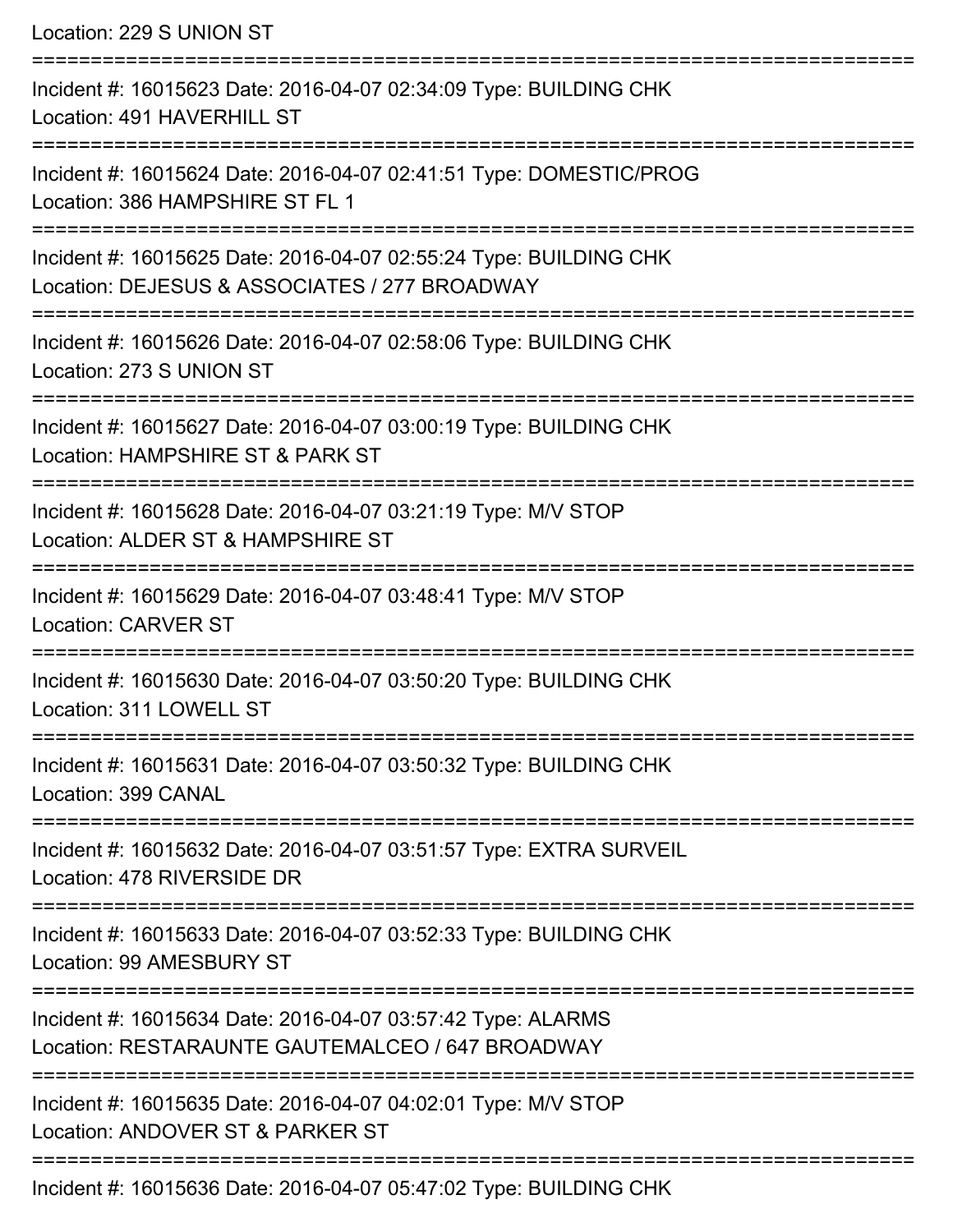| Incident #: 16015637 Date: 2016-04-07 05:54:10 Type: M/V STOP<br>Location: LAWRENCE ST & PARK ST                       |
|------------------------------------------------------------------------------------------------------------------------|
| Incident #: 16015638 Date: 2016-04-07 06:03:23 Type: ALARMS<br>Location: LAWRENCE COMMUNITY ACCESS T.V. / 468 ESSEX ST |
| Incident #: 16015639 Date: 2016-04-07 06:05:41 Type: ALARMS<br>Location: VICTOR JARVIS/ BUSINESS / 327 HAVERHILL ST    |
| Incident #: 16015640 Date: 2016-04-07 06:10:32 Type: STOL/MV/PAS<br>Location: 15 WESTWOOD TER                          |
| Incident #: 16015641 Date: 2016-04-07 06:21:31 Type: MAL DAMAGE<br>Location: 8 INMAN ST                                |
| Incident #: 16015642 Date: 2016-04-07 06:35:31 Type: CRUISER MAINT<br>Location: PARTHUM SCHOOL / 255 E HAVERHILL ST    |
| Incident #: 16015643 Date: 2016-04-07 06:54:38 Type: MAL DAMAGE<br>Location: 26 INMAN ST                               |
| Incident #: 16015644 Date: 2016-04-07 07:01:20 Type: LOCKOUT<br>Location: 13 HOLT ST #1 FL 1                           |
| Incident #: 16015645 Date: 2016-04-07 07:08:18 Type: AUTO ACC/NO PI<br>Location: 542 HAMPSHIRE ST                      |
| Incident #: 16015646 Date: 2016-04-07 07:21:10 Type: SEIZED PROP<br>Location: 33 BUSWELL ST                            |
| Incident #: 16015647 Date: 2016-04-07 07:23:32 Type: TRANSPORT<br>Location: LAWRENCE POLICE DEPARTMENT / 90 LOWELL ST  |
| Incident #: 16015648 Date: 2016-04-07 07:25:14 Type: PARK & WALK<br>Location: 205 BROADWAY                             |
| Incident #: 16015649 Date: 2016-04-07 07:36:35 Type: ALARMS<br>Location: 387 WATER ST                                  |
| Incident #: 16015650 Date: 2016-04-07 07:44:35 Type: AUTO ACC/UNK PI                                                   |

Location: 114 AMES ST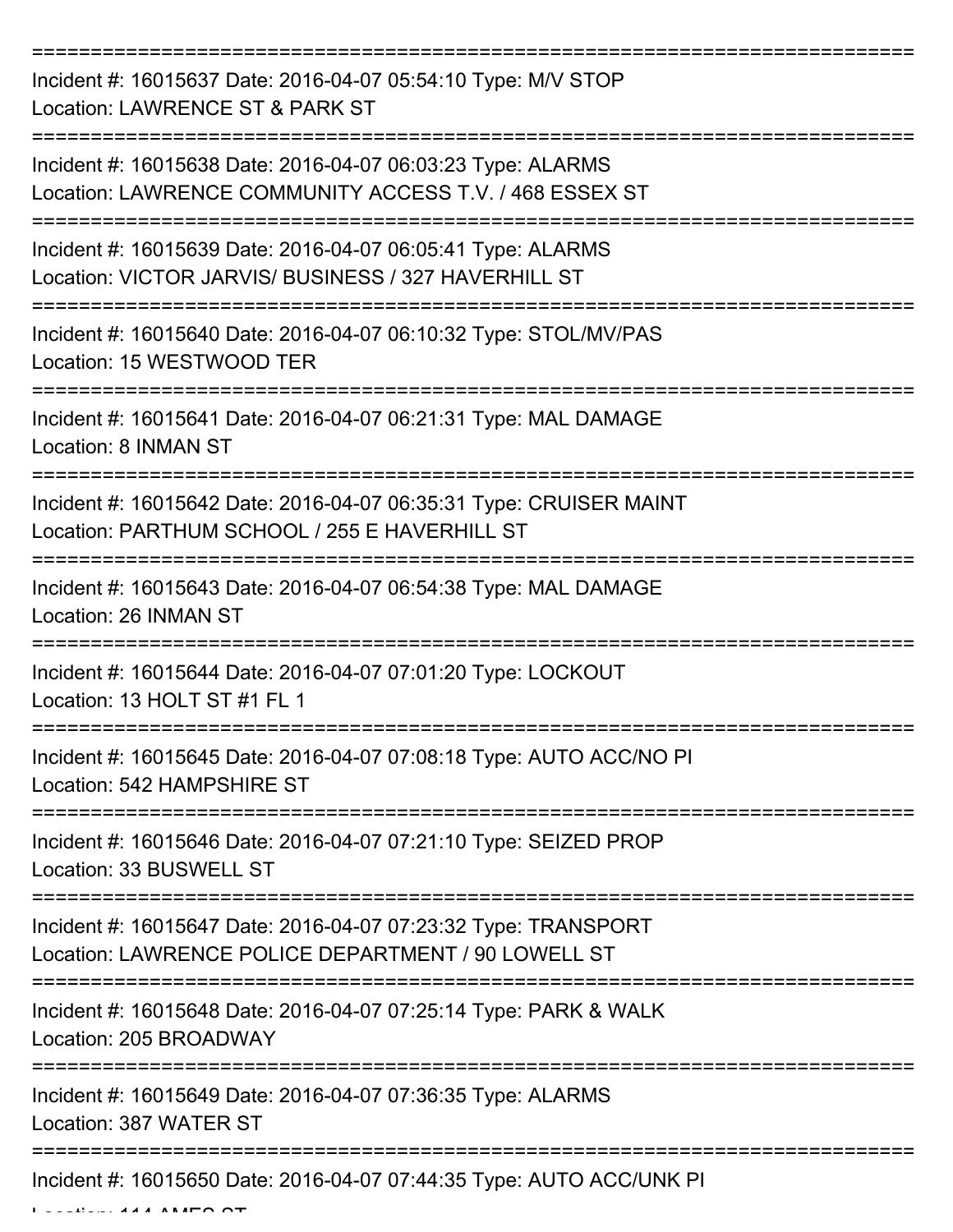| Incident #: 16015651 Date: 2016-04-07 07:48:50 Type: AUTO ACC/PI<br>Location: KNOX ST & PROSPECT ST            |
|----------------------------------------------------------------------------------------------------------------|
| Incident #: 16015652 Date: 2016-04-07 07:48:59 Type: DISABLED MV<br>Location: ANDOVER ST & PARKER ST           |
| Incident #: 16015653 Date: 2016-04-07 08:00:56 Type: TOW OF M/V<br>Location: TRESPASS / 400 LOWELL ST          |
| Incident #: 16015654 Date: 2016-04-07 08:03:38 Type: DOMESTIC/PROG<br>Location: 304 LOWELL ST                  |
| Incident #: 16015655 Date: 2016-04-07 08:06:38 Type: ALARMS<br>Location: 60 ISLAND ST                          |
| Incident #: 16015656 Date: 2016-04-07 08:30:14 Type: LARCENY/PAST<br>Location: 55 SARGENT ST                   |
| Incident #: 16015657 Date: 2016-04-07 08:30:42 Type: ALARMS<br>Location: LAWRENCE G. KIDD M.D. / 25 MARSTON ST |
| Incident #: 16015658 Date: 2016-04-07 08:33:34 Type: LARCENY/ATTMEPT<br>Location: 35 LYNN ST                   |
| Incident #: 16015659 Date: 2016-04-07 08:39:18 Type: M/V STOP<br>Location: BROADWAY & FRANKLIN                 |
| Incident #: 16015660 Date: 2016-04-07 08:41:13 Type: AUTO ACC/UNK PI<br>Location: 172 S UNION ST               |
| Incident #: 16015661 Date: 2016-04-07 08:44:41 Type: M/V STOP<br>Location: BROADWAY & HAVERHILL ST             |
| Incident #: 16015662 Date: 2016-04-07 08:45:31 Type: M/V STOP<br>Location: BRADFORD ST & BROADWAY              |
| Incident #: 16015663 Date: 2016-04-07 08:57:35 Type: STOL/MV/PAS<br>Location: 83 EXCHANGE ST                   |
| Incident #: 16015664 Date: 2016-04-07 09:10:20 Type: DISTURBANCE                                               |

Location: 120 BOWDOIN ST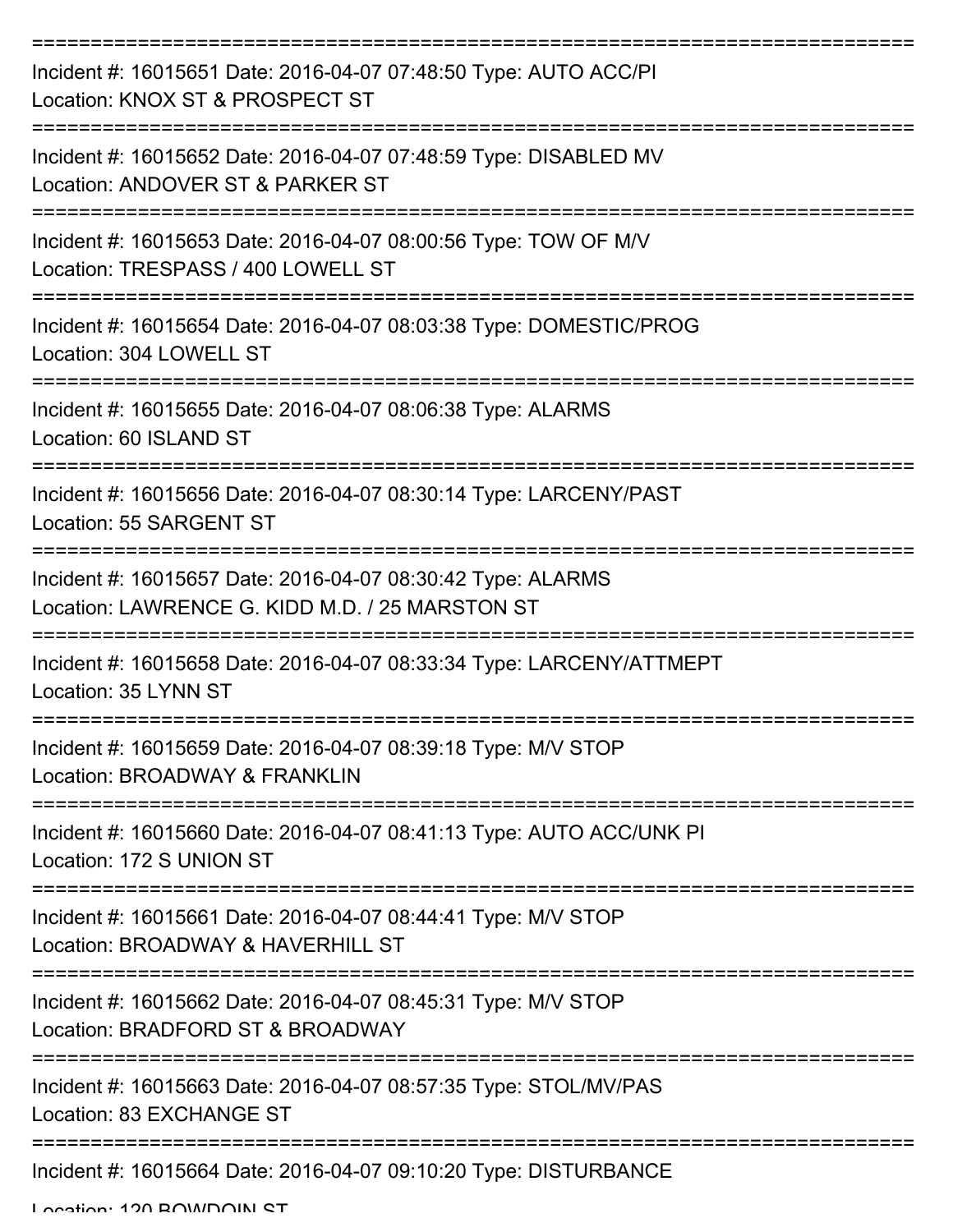| Incident #: 16015666 Date: 2016-04-07 09:29:37 Type: STOL/MV/PAS<br>Location: 19 ROCKWOOD LN                                                                     |
|------------------------------------------------------------------------------------------------------------------------------------------------------------------|
| Incident #: 16015665 Date: 2016-04-07 09:29:57 Type: SUS PERS/MV<br><b>Location: MONTGOMERY ST</b>                                                               |
| Incident #: 16015667 Date: 2016-04-07 09:35:15 Type: MEDIC SUPPORT<br><b>Location: SALEM ST</b>                                                                  |
| Incident #: 16015668 Date: 2016-04-07 09:42:26 Type: ALARM/BURG<br>Location: 80 SUNRAY ST                                                                        |
| Incident #: 16015669 Date: 2016-04-07 09:45:42 Type: PARK & WALK<br>Location: 205 BROADWAY                                                                       |
| Incident #: 16015670 Date: 2016-04-07 09:46:51 Type: TOW OF M/V<br>Location: 243 S BROADWAY                                                                      |
| Incident #: 16015671 Date: 2016-04-07 10:01:32 Type: WARRANT SERVE<br>Location: 107 HIGH ST                                                                      |
| Incident #: 16015672 Date: 2016-04-07 10:02:25 Type: IDENTITY THEFT<br>Location: 312 WATER ST #7<br>:======================<br>--------------------------------- |
| Incident #: 16015673 Date: 2016-04-07 10:03:35 Type: INVESTIGATION<br>Location: LAWRENCE HIGH SCHOOL / 71 N PARISH RD                                            |
| Incident #: 16015674 Date: 2016-04-07 10:04:35 Type: AUTO ACC/NO PI<br>Location: HAMPSHIRE ST & PARK ST                                                          |
| Incident #: 16015675 Date: 2016-04-07 10:11:35 Type: DOMESTIC/PROG<br>Location: 270 CANAL ST #605                                                                |
| Incident #: 16015676 Date: 2016-04-07 10:31:49 Type: M/V STOP<br>Location: CENTRAL BRIDGE / 0 MERRIMACK ST                                                       |
| Incident #: 16015677 Date: 2016-04-07 10:32:35 Type: SEIZED PROP<br>Location: MARY IMMAC. RESIDENTIAL COMM / 189 MAPLE ST                                        |
| Incident #: 16015678 Date: 2016-04-07 10:33:46 Type: HIT & RUN M/V<br>Location: 14 BUNKERHILL ST                                                                 |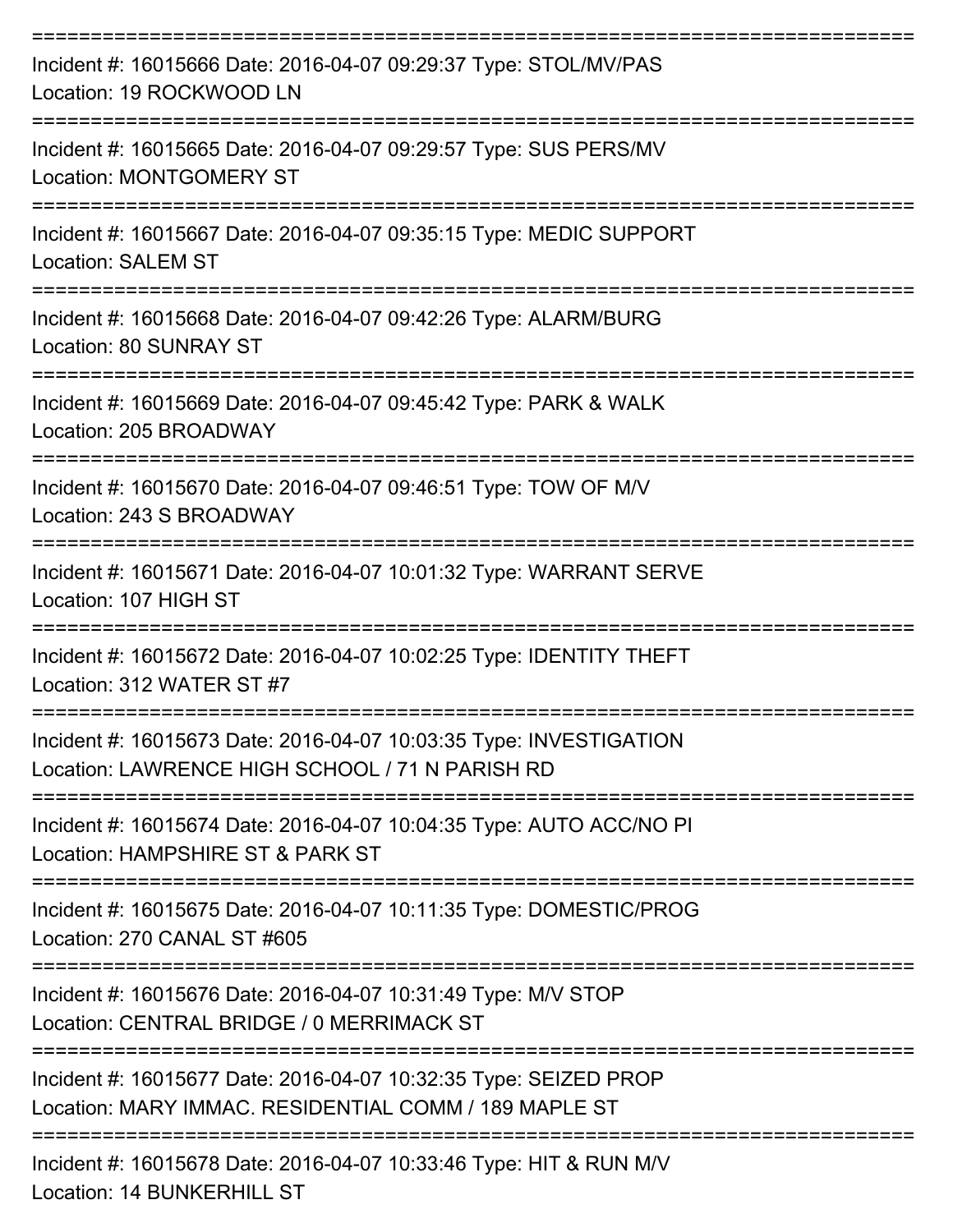| Incident #: 16015679 Date: 2016-04-07 10:41:42 Type: M/V STOP<br>Location: 225 LAWRENCE ST                                                                  |
|-------------------------------------------------------------------------------------------------------------------------------------------------------------|
| ================================<br>Incident #: 16015680 Date: 2016-04-07 10:42:14 Type: M/V STOP<br>Location: S BROADWAY                                   |
| =================================<br>Incident #: 16015681 Date: 2016-04-07 10:48:28 Type: M/V STOP<br>Location: 102 SALEM ST                                |
| Incident #: 16015682 Date: 2016-04-07 10:52:26 Type: A&B PAST<br>Location: 15 UNION ST                                                                      |
| :=====================================<br>Incident #: 16015683 Date: 2016-04-07 10:53:07 Type: TOW OF M/V<br>Location: 163 HIGH ST                          |
| Incident #: 16015684 Date: 2016-04-07 11:02:16 Type: AUTO ACC/NO PI<br>Location: HAVERHILL ST & MARGIN ST<br>---------------------------<br>--------------- |
| Incident #: 16015685 Date: 2016-04-07 11:04:54 Type: M/V STOP<br>Location: 36 MANCHESTER ST                                                                 |
| Incident #: 16015686 Date: 2016-04-07 11:05:37 Type: M/V STOP<br>Location: MCDONALDS / 599 ANDOVER ST                                                       |
| Incident #: 16015687 Date: 2016-04-07 11:06:03 Type: WARRANT SERVE<br>Location: 169 LAWRENCE ST FL 1L                                                       |
| Incident #: 16015688 Date: 2016-04-07 11:23:21 Type: MV/BLOCKING<br>Location: 430 CANAL ST                                                                  |
| Incident #: 16015691 Date: 2016-04-07 11:29:21 Type: AUTO ACC/NO PI<br>Location: HAVERHILL ST & JACKSON ST                                                  |
| Incident #: 16015690 Date: 2016-04-07 11:29:28 Type: TOW OF M/V<br>Location: 196 EAST HAVERHILL                                                             |
| Incident #: 16015689 Date: 2016-04-07 11:29:41 Type: TOW OF M/V<br>Location: 196 E HAVERHILL ST                                                             |
| Incident #: 16015692 Date: 2016-04-07 11:30:07 Type: TOW OF M/V<br>Location: BRUCE ST & THORNDIKE ST                                                        |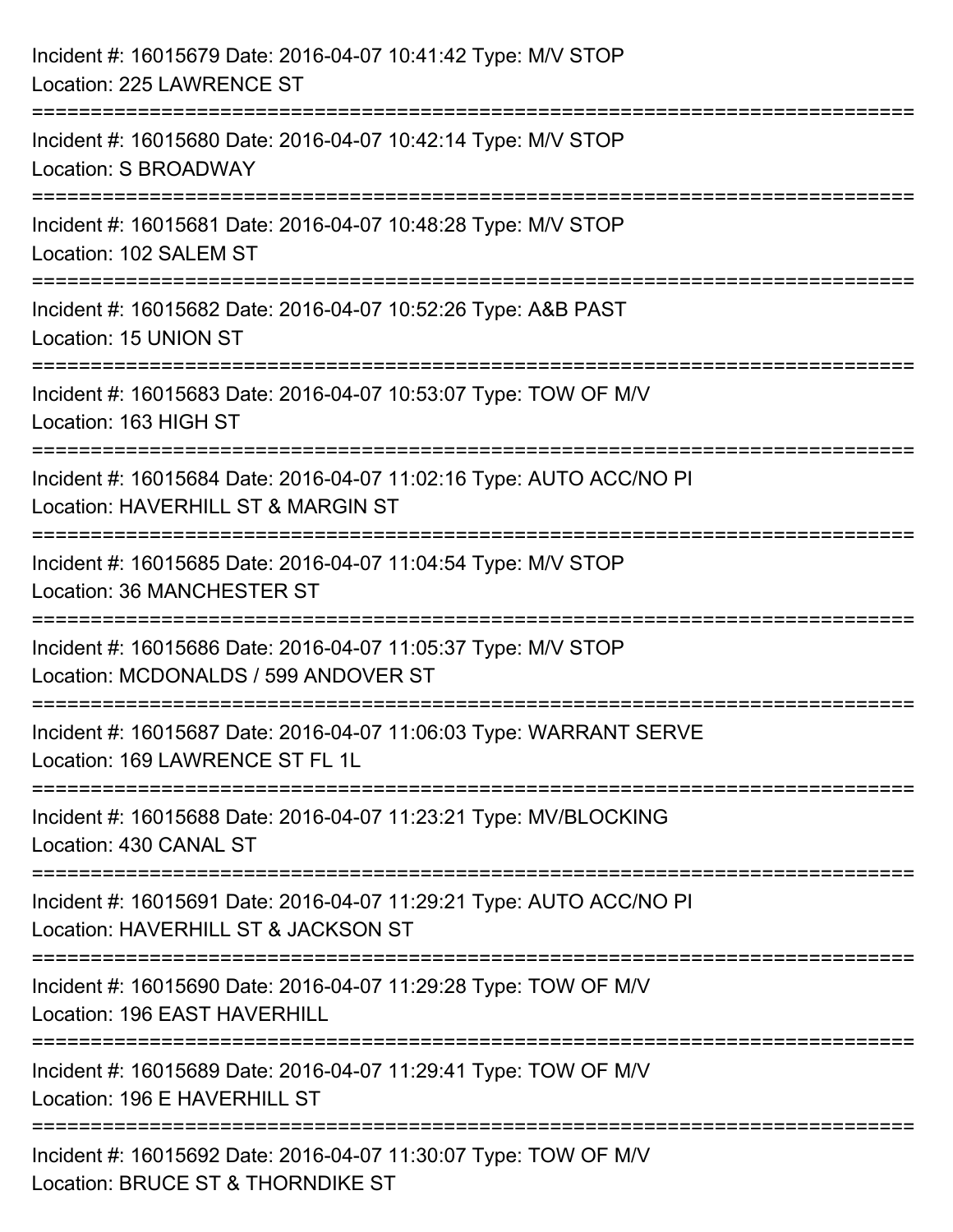| Incident #: 16015693 Date: 2016-04-07 11:30:57 Type: TOW OF M/V<br>Location: BRUCE ST & THORNDIKE ST                                 |
|--------------------------------------------------------------------------------------------------------------------------------------|
| Incident #: 16015694 Date: 2016-04-07 11:31:14 Type: MAL DAMAGE<br>Location: 26 INMAN ST                                             |
| Incident #: 16015695 Date: 2016-04-07 11:33:06 Type: M/V STOP<br>Location: JACKSON ST & JACKSON CT<br>============================== |
| Incident #: 16015696 Date: 2016-04-07 11:47:02 Type: SUS PERS/MV<br><b>Location: BRADFORD ST</b>                                     |
| Incident #: 16015697 Date: 2016-04-07 11:50:43 Type: HIT & RUN M/V<br>Location: 27 PLATT ST                                          |
| Incident #: 16015698 Date: 2016-04-07 11:52:03 Type: SEX OFF. PAST<br>Location: 90 LOWELL ST                                         |
| Incident #: 16015700 Date: 2016-04-07 11:55:59 Type: MEDIC SUPPORT<br><b>Location: 2 APPLETON ST</b>                                 |
| Incident #: 16015699 Date: 2016-04-07 11:56:23 Type: DRUG VIO<br>Location: ARLINGTON ST & HAMPSHIRE ST                               |
| Incident #: 16015701 Date: 2016-04-07 12:04:10 Type: WARRANT SERVE<br>Location: BRADFORD ST & WINSLOW PL                             |
| Incident #: 16015702 Date: 2016-04-07 12:06:48 Type: TOW OF M/V<br>Location: 101 OSGOOD ST                                           |
| Incident #: 16015703 Date: 2016-04-07 12:15:06 Type: M/V STOP<br>Location: 41 PARKER ST                                              |
| Incident #: 16015705 Date: 2016-04-07 12:20:10 Type: SEX OFF. PAST<br>Location: 114 EXCHANGE ST FL 1                                 |
| Incident #: 16015704 Date: 2016-04-07 12:22:11 Type: DOMESTIC/PROG<br>Location: 208 FERRY ST FL 3                                    |
| Incident #: 16015706 Date: 2016-04-07 12:33:49 Type: TOW OF M/V<br>Location: 180 ANDOVER ST                                          |

===========================================================================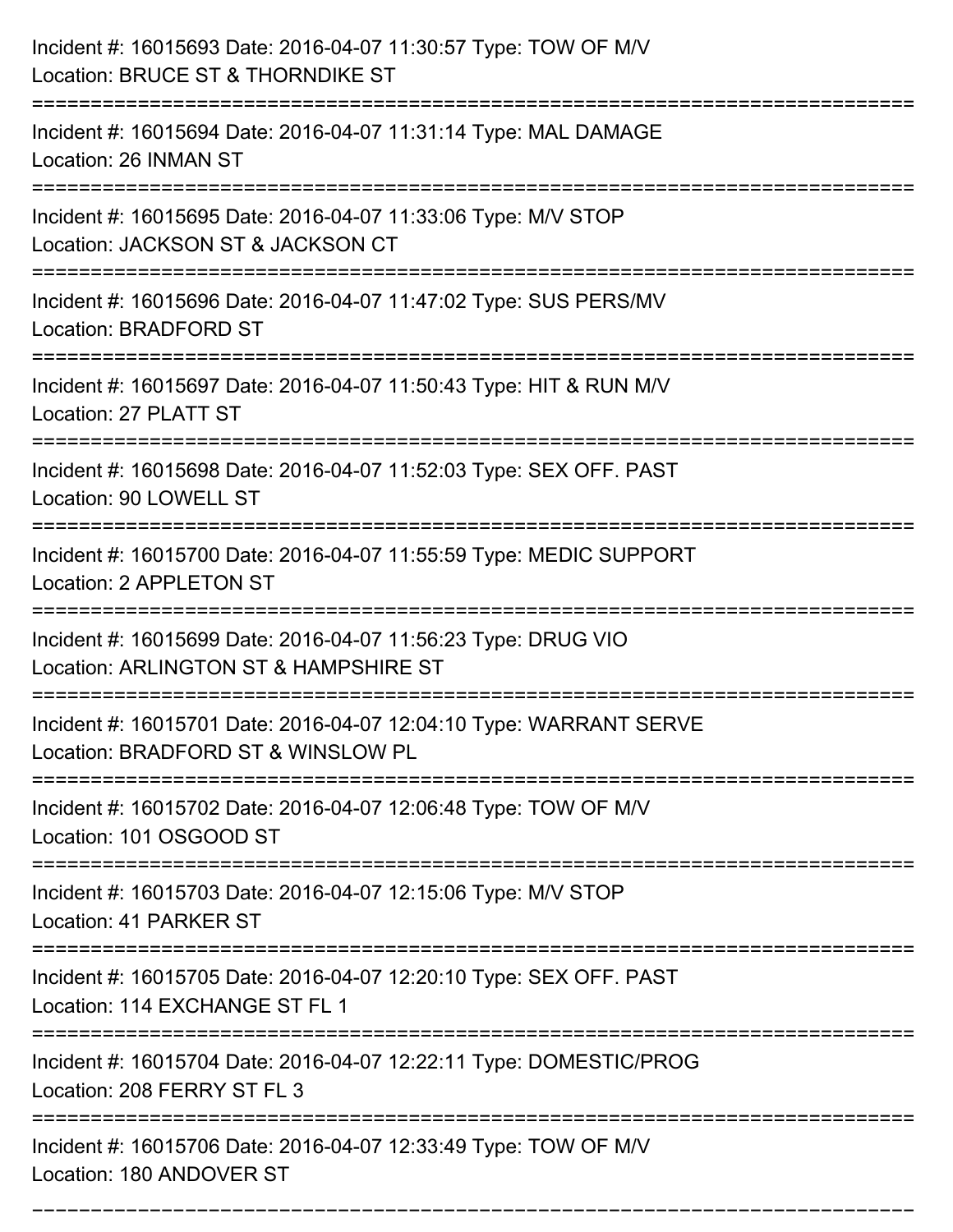| Incident #: 16015707 Date: 2016-04-07 12:42:31 Type: M/V STOP<br>Location: HAMPSHIRE ST & LOWELL ST                                |
|------------------------------------------------------------------------------------------------------------------------------------|
| Incident #: 16015708 Date: 2016-04-07 12:43:47 Type: M/V STOP<br>Location: 255 ESSEX ST                                            |
| Incident #: 16015709 Date: 2016-04-07 12:49:40 Type: ALARM/BURG<br>Location: 16 HALLENAN AV<br>=================================== |
| Incident #: 16015710 Date: 2016-04-07 13:06:43 Type: 209A/SERVE<br>Location: 50 TEWKSBURY ST                                       |
| Incident #: 16015712 Date: 2016-04-07 13:14:54 Type: M/V STOP<br>Location: AMES ST & YALE ST                                       |
| Incident #: 16015711 Date: 2016-04-07 13:15:12 Type: 209A/SERVE<br>Location: 77 HAWLEY ST                                          |
| Incident #: 16015713 Date: 2016-04-07 13:18:41 Type: SUS PERS/MV<br>Location: 122 BEACON AV                                        |
| Incident #: 16015714 Date: 2016-04-07 13:24:55 Type: 209A/SERVE<br>Location: 364 ANDOVER ST                                        |
| Incident #: 16015715 Date: 2016-04-07 13:40:25 Type: 209A/SERVE<br>Location: 6 SPRINGFIELD ST                                      |
| Incident #: 16015716 Date: 2016-04-07 13:48:37 Type: AUTO ACC/NO PI<br>Location: LOWELL ST & MARGIN ST                             |
| Incident #: 16015717 Date: 2016-04-07 13:53:45 Type: 209A/SERVE<br>Location: 1070 ESSEX ST                                         |
| Incident #: 16015718 Date: 2016-04-07 13:56:46 Type: TOW OF M/V<br>Location: 12 BRADFORD ST                                        |
| Incident #: 16015719 Date: 2016-04-07 14:02:47 Type: TOW OF M/V<br>Location: 12 BRADFORD ST                                        |
| Incident #: 16015720 Date: 2016-04-07 14:09:12 Type: 209A/VIOLATION<br>Location: 6 BELMONT ST                                      |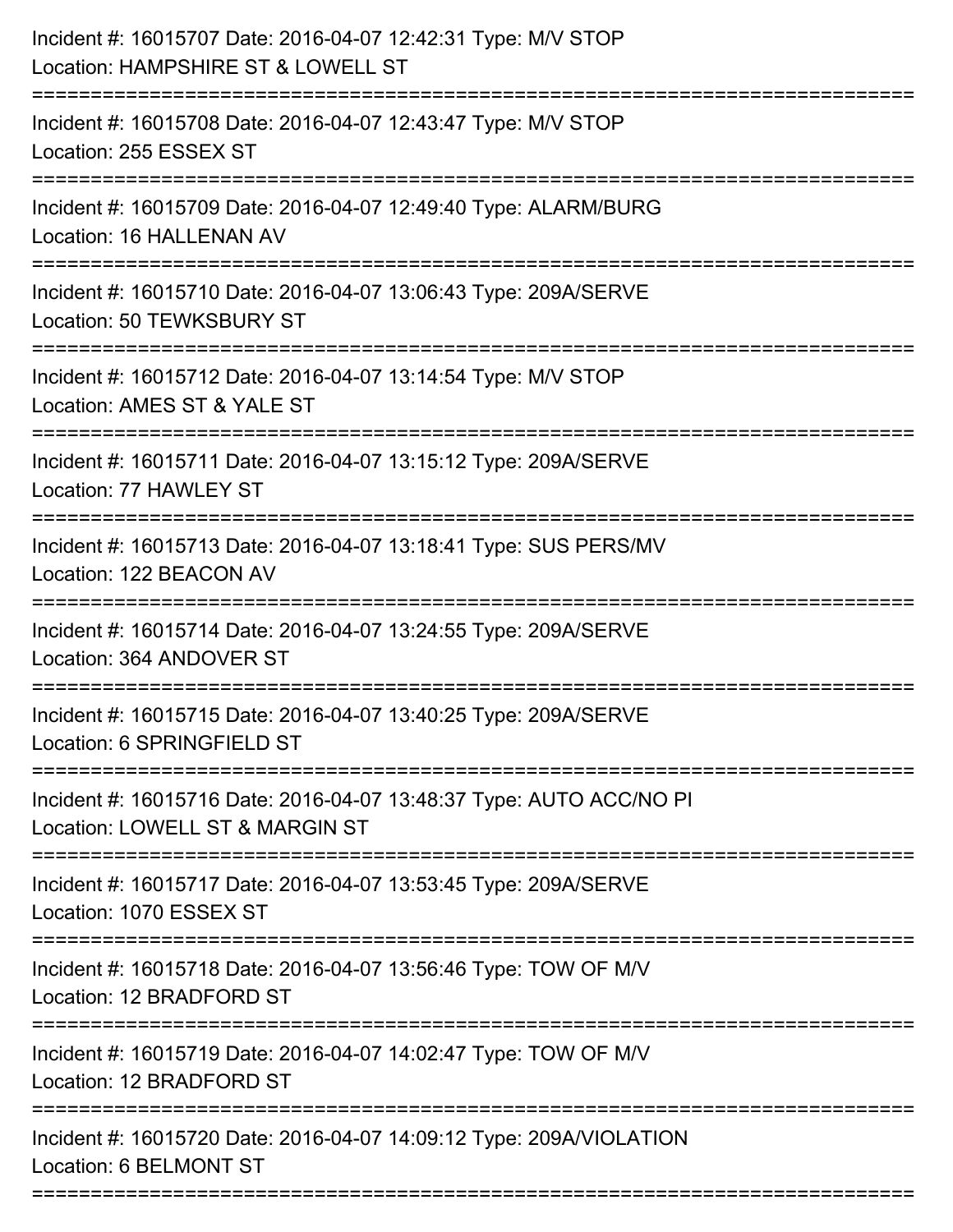Location: 2 APPLETON ST

| Incident #: 16015722 Date: 2016-04-07 14:15:25 Type: TOW OF M/V<br>Location: 14 BLAKELIN ST                                            |
|----------------------------------------------------------------------------------------------------------------------------------------|
| Incident #: 16015723 Date: 2016-04-07 14:19:30 Type: 209A/SERVE<br>Location: 89 KNOX ST                                                |
| Incident #: 16015724 Date: 2016-04-07 14:22:05 Type: M/V STOP<br>Location: NEWTON ST & SHATTUCK ST<br>=====================            |
| Incident #: 16015725 Date: 2016-04-07 14:28:08 Type: TOW OF M/V<br>Location: 36 HOBSON ST                                              |
| Incident #: 16015726 Date: 2016-04-07 14:41:18 Type: M/V STOP<br>Location: LORING ST & SHAWSHEEN RD                                    |
| Incident #: 16015727 Date: 2016-04-07 14:48:48 Type: A&B D/W/ PROG<br>Location: 280 S UNION ST                                         |
| =====================================<br>Incident #: 16015728 Date: 2016-04-07 14:50:46 Type: TOW OF M/V<br>Location: 586 HAVERHILL ST |
| Incident #: 16015730 Date: 2016-04-07 14:51:29 Type: CK WELL BEING<br>Location: 257 BROADWAY #8                                        |
| Incident #: 16015729 Date: 2016-04-07 14:53:49 Type: TOW OF M/V<br>Location: 580 HAVERHILL ST                                          |
| Incident #: 16015731 Date: 2016-04-07 14:55:47 Type: AUTO ACC/NO PI<br>Location: CENTRE ST & HAMPSHIRE ST                              |
| Incident #: 16015732 Date: 2016-04-07 14:56:09 Type: ALARMS<br>Location: BANK OF AMERICA / 67 WINTHROP AV                              |
| Incident #: 16015733 Date: 2016-04-07 15:09:50 Type: VANDALISM/PROG<br>Location: 250 CANAL ST                                          |
| Incident #: 16015734 Date: 2016-04-07 15:16:48 Type: M/V STOP<br>Location: AMESBURY ST & LOWELL ST                                     |
|                                                                                                                                        |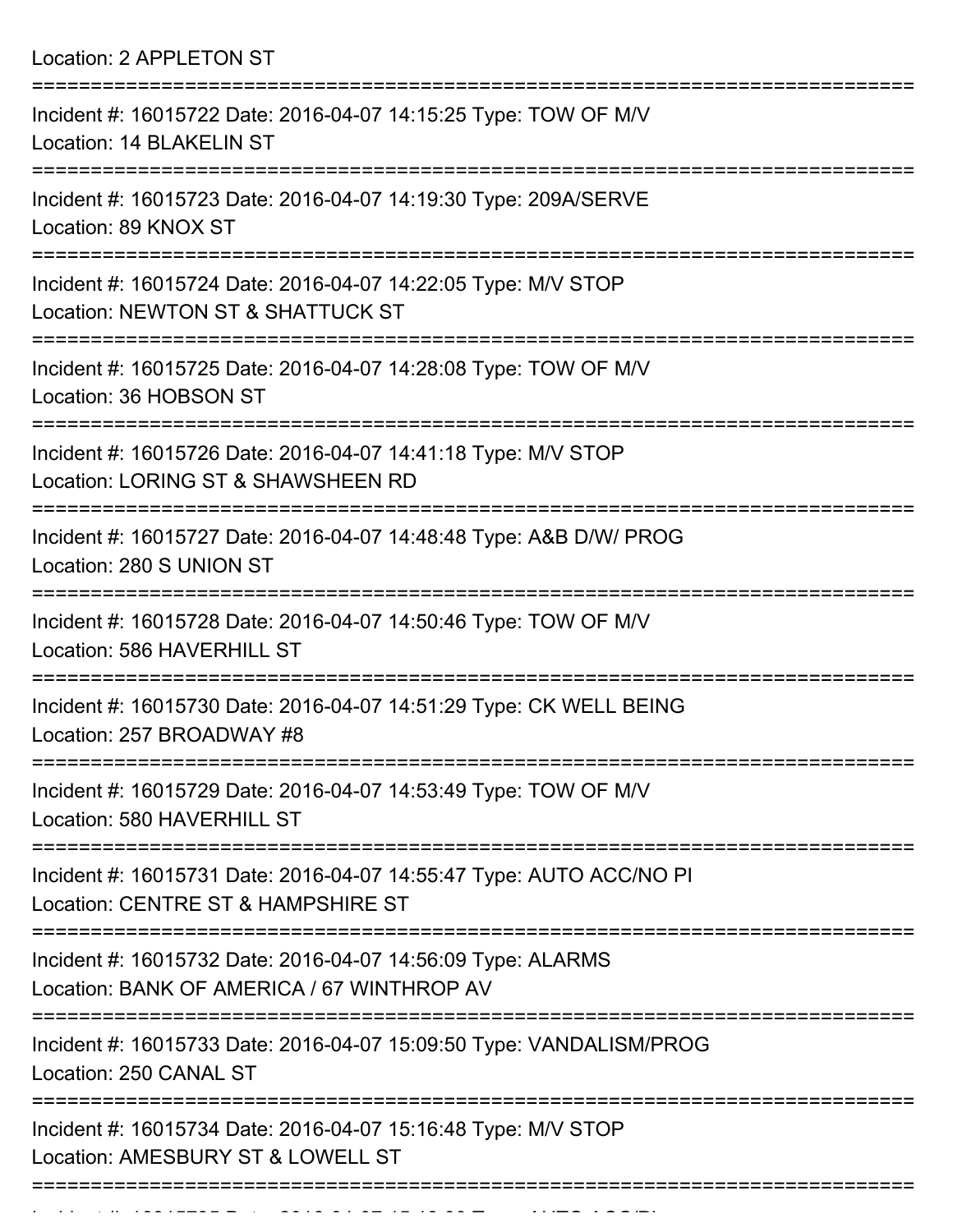Location: HAMPSHIRE ST & TREMONT ST =========================================================================== Incident #: 16015736 Date: 2016-04-07 15:20:32 Type: DOMESTIC/PROG Location: 34 ALBION ST =========================================================================== Incident #: 16015737 Date: 2016-04-07 15:41:01 Type: TOW OF M/V Location: E HAVERHILL ST & HAVERHILL ST =========================================================================== Incident #: 16015738 Date: 2016-04-07 16:04:02 Type: MEDIC SUPPORT Location: 351 BROADWAY =========================================================================== Incident #: 16015739 Date: 2016-04-07 16:06:44 Type: DOMESTIC/PAST Location: 2 APPLETON ST =========================================================================== Incident #: 16015741 Date: 2016-04-07 16:28:57 Type: LARCENY/PAST Location: 60 ISLAND ST =========================================================================== Incident #: 16015740 Date: 2016-04-07 16:31:28 Type: M/V STOP Location: 574 MT VERNON ST =========================================================================== Incident #: 16015742 Date: 2016-04-07 16:34:01 Type: MAN DOWN Location: 17 CROSS ST =========================================================================== Incident #: 16015743 Date: 2016-04-07 16:37:27 Type: M/V STOP Location: BEACON ST & MCCARTHY RD =========================================================================== Incident #: 16015744 Date: 2016-04-07 17:12:38 Type: INVESTIGATION Location: 90 LOWELL ST =========================================================================== Incident #: 16015745 Date: 2016-04-07 17:16:06 Type: M/V STOP Location: BROADWAY & CROSS ST =========================================================================== Incident #: 16015746 Date: 2016-04-07 17:29:24 Type: CK WELL BEING Location: 19 N BOYLSTON ST =========================================================================== Incident #: 16015747 Date: 2016-04-07 17:53:15 Type: SUS PERS/MV Location: COLONIAL RD =========================================================================== Incident #: 16015748 Date: 2016-04-07 18:08:42 Type: AUTO ACC/NO PI Location: DENNYS / 160 WINTHROP AV ===========================================================================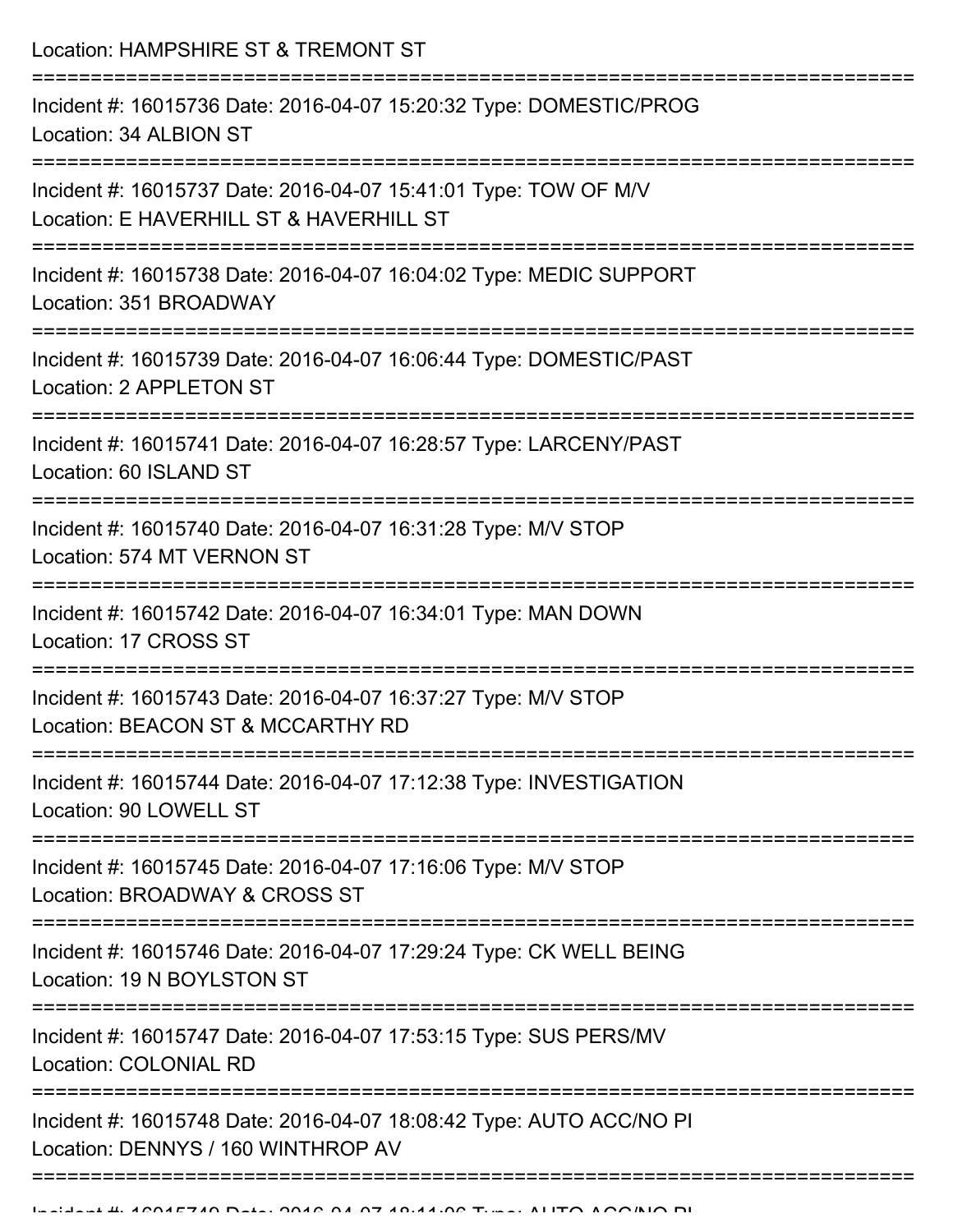| Location: WALGREENS / 220 S BROADWAY                                                                                        |
|-----------------------------------------------------------------------------------------------------------------------------|
| Incident #: 16015750 Date: 2016-04-07 18:12:53 Type: DOMESTIC/PROG<br>Location: 4 BLANCHARD ST FL 1                         |
| Incident #: 16015751 Date: 2016-04-07 18:22:31 Type: MEDIC SUPPORT<br>Location: 128 HIGH ST                                 |
| Incident #: 16015752 Date: 2016-04-07 18:31:25 Type: M/V STOP<br>Location: HIGH ST & PLATT ST                               |
| Incident #: 16015753 Date: 2016-04-07 18:35:02 Type: HIT & RUN M/V<br>Location: BROADWAY & METHUEN ST                       |
| Incident #: 16015754 Date: 2016-04-07 18:41:04 Type: DOMESTIC/PAST<br>Location: 365 HAMPSHIRE ST FL 2ND                     |
| :=======================<br>Incident #: 16015755 Date: 2016-04-07 18:52:24 Type: DISTURBANCE<br>Location: 127 BUNKERHILL ST |
| Incident #: 16015756 Date: 2016-04-07 19:03:21 Type: TENANT PROB<br>Location: 257 BROADWAY FL 2                             |
| Incident #: 16015758 Date: 2016-04-07 19:38:53 Type: HIT & RUN M/V<br>Location: 8 BEACON AV                                 |
| Incident #: 16015757 Date: 2016-04-07 19:39:17 Type: M/V STOP<br>Location: ESSEX ST & UNION ST                              |
| Incident #: 16015759 Date: 2016-04-07 19:44:13 Type: M/V STOP<br>Location: ANDOVER ST & BEACON ST                           |
| Incident #: 16015760 Date: 2016-04-07 20:09:15 Type: INVESTIGATION<br>Location: LAWRENCE GENERAL HOSPITAL / 1 GENERAL ST    |
| Incident #: 16015761 Date: 2016-04-07 20:09:54 Type: UNWANTEDGUEST<br>Location: 19 WINTER ST                                |
| Incident #: 16015762 Date: 2016-04-07 20:13:14 Type: LOCKOUT<br>Location: US POST OFFICE / 431 COMMON ST                    |
| Incident #: 16015763 Date: 2016-04-07 20:33:36 Type: RECOV/STOL/MV                                                          |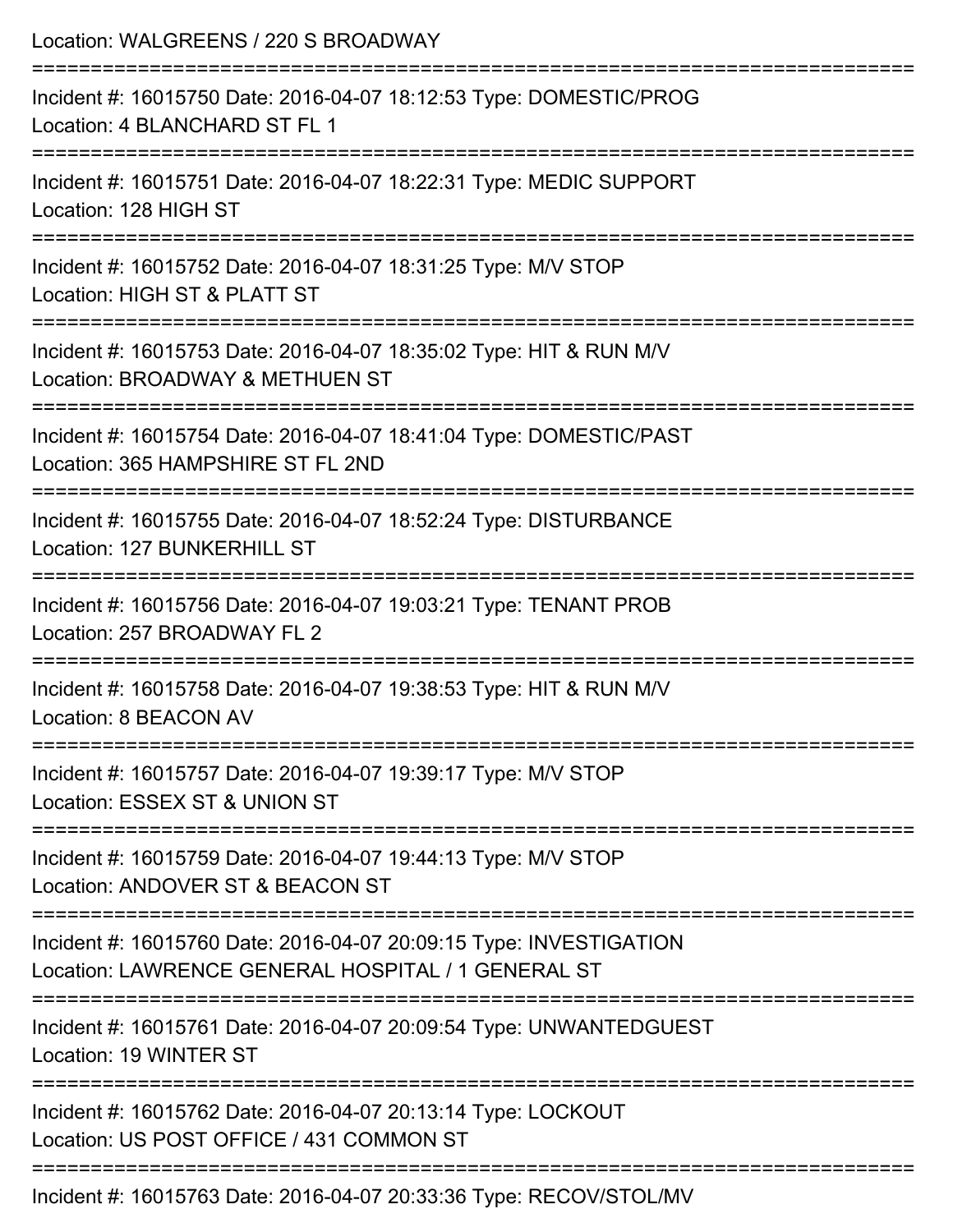| Incident #: 16015764 Date: 2016-04-07 20:39:59 Type: M/V STOP<br>Location: CANAL ST & MILL ST                |
|--------------------------------------------------------------------------------------------------------------|
| Incident #: 16015765 Date: 2016-04-07 20:55:45 Type: ALARM/BURG<br>Location: CASA SYSTEM / 104C GLENN ST     |
| Incident #: 16015766 Date: 2016-04-07 21:07:15 Type: MAL DAMAGE<br>Location: 4 MONMOUTH ST                   |
| Incident #: 16015767 Date: 2016-04-07 21:21:07 Type: DK (DRUNK)<br>Location: 163 UNION ST                    |
| Incident #: 16015768 Date: 2016-04-07 21:37:49 Type: M/V STOP<br>Location: 80 HAVERHILL ST                   |
| Incident #: 16015769 Date: 2016-04-07 21:48:37 Type: M/V STOP<br>Location: CROSS ST & MANCHESTER ST          |
| Incident #: 16015770 Date: 2016-04-07 21:52:57 Type: M/V STOP<br>Location: BROADWAY & TREMONT ST             |
| Incident #: 16015771 Date: 2016-04-07 21:56:59 Type: M/V STOP<br>Location: MARKET ST & PARKER ST             |
| Incident #: 16015772 Date: 2016-04-07 22:03:33 Type: GENERAL SERV<br>Location: 65 BUSWELL ST                 |
| Incident #: 16015773 Date: 2016-04-07 22:06:00 Type: UNWANTEDGUEST<br>Location: 169 LAWRENCE ST              |
| Incident #: 16015774 Date: 2016-04-07 22:20:25 Type: A&B PROG<br>Location: BROADWAY AUTO TIRE / 348 BROADWAY |
| Incident #: 16015775 Date: 2016-04-07 22:33:00 Type: DOMESTIC/PROG<br>Location: 207 HIGH ST                  |
| Incident #: 16015776 Date: 2016-04-07 22:44:24 Type: CRUISER ACCID<br>Location: BROADWAY & LOWELL ST         |
| Incident #: 16015777 Date: 2016-04-07 22:51:29 Type: M/V STOP                                                |